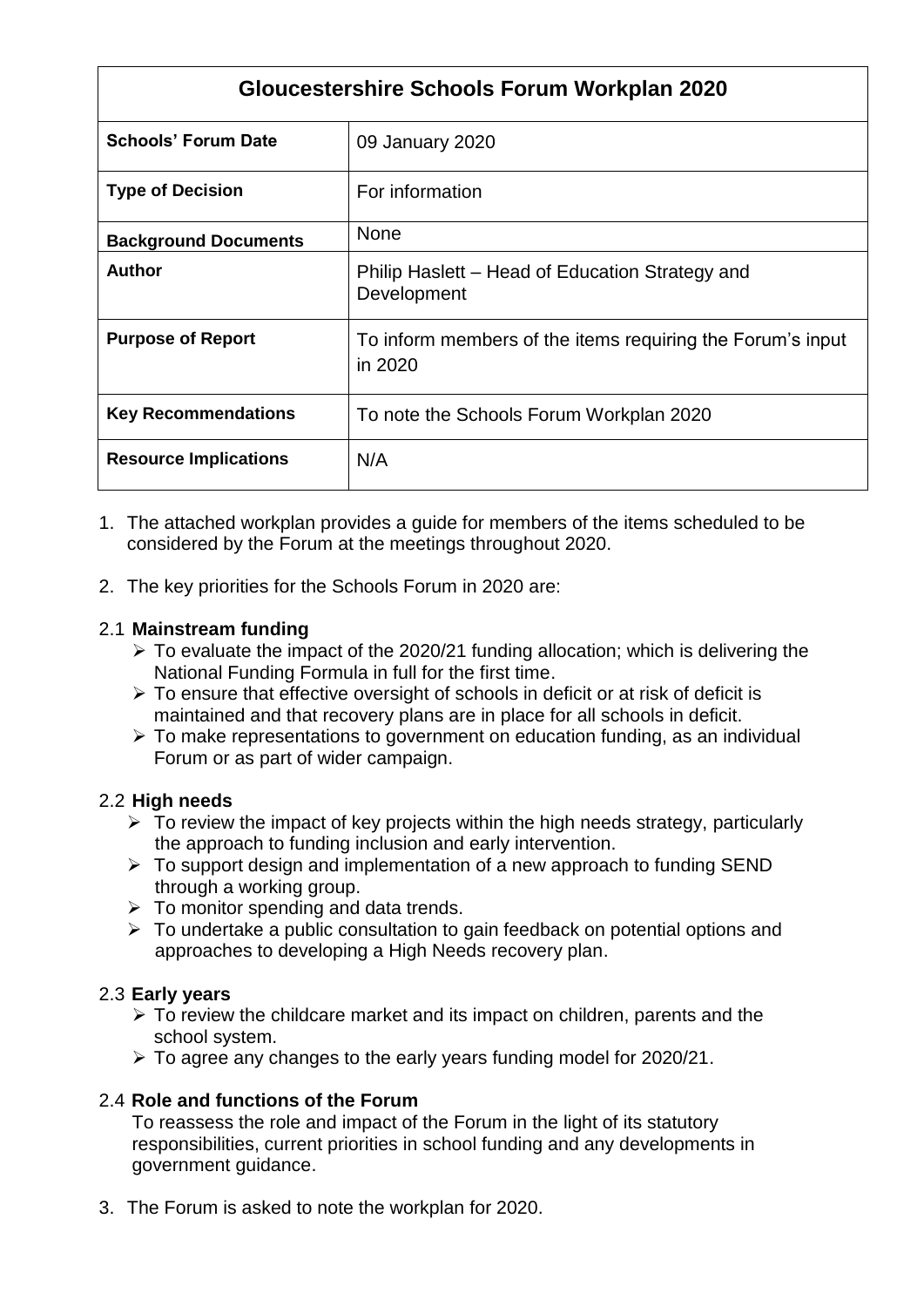# **Schools Forum Workplan 2020**

| <b>Meeting date</b> | <b>Item</b>                                                                          | <b>Purpose</b> | <b>Content/Issue</b>                                                                                                  | <b>Lead officer</b>                  |
|---------------------|--------------------------------------------------------------------------------------|----------------|-----------------------------------------------------------------------------------------------------------------------|--------------------------------------|
| Thursday 9 January  | Gloucestershire<br><b>County Council</b><br><b>Budget</b><br>Consultation<br>2020/21 | Information    | Consultation.                                                                                                         | <b>Suzanne Hall</b>                  |
|                     | Funding<br>Formula<br>2020/21                                                        | Decision       | Decisions on the local funding formula for<br>mainstream funding. Commentary on funding<br>announcements for 2020/21. | <b>Philip Haslett/Neil</b><br>Egles  |
|                     | <b>Early Years</b><br>Funding                                                        | Decision       | Agree the funding formula for 2020/21.                                                                                | <b>Philip Haslett</b>                |
|                     | <b>High Needs</b>                                                                    | Information    | Update on high needs.                                                                                                 | <b>Philip Haslett</b>                |
|                     | F40                                                                                  | Information    | Update only – may be oral.                                                                                            | <b>Philip Haslett</b>                |
|                     | <b>Schools Forum</b><br>Workplan                                                     | Decision       | Workplan for 2020.                                                                                                    | <b>Philip Haslett</b>                |
| Thursday 18 June    | Outturn and<br>school balances<br>2018/19                                            | Information    | Spending against DSG & DSG balances.                                                                                  | <b>Suzanne Hall/Neil</b><br>Egles    |
|                     | <b>High Needs</b>                                                                    | Information    | To receive an update on high needs and agree<br>plans for public consultation.                                        | Head of<br>Education<br>Strategy and |
|                     | F40                                                                                  | Information    | Update only – may be oral.                                                                                            | Development                          |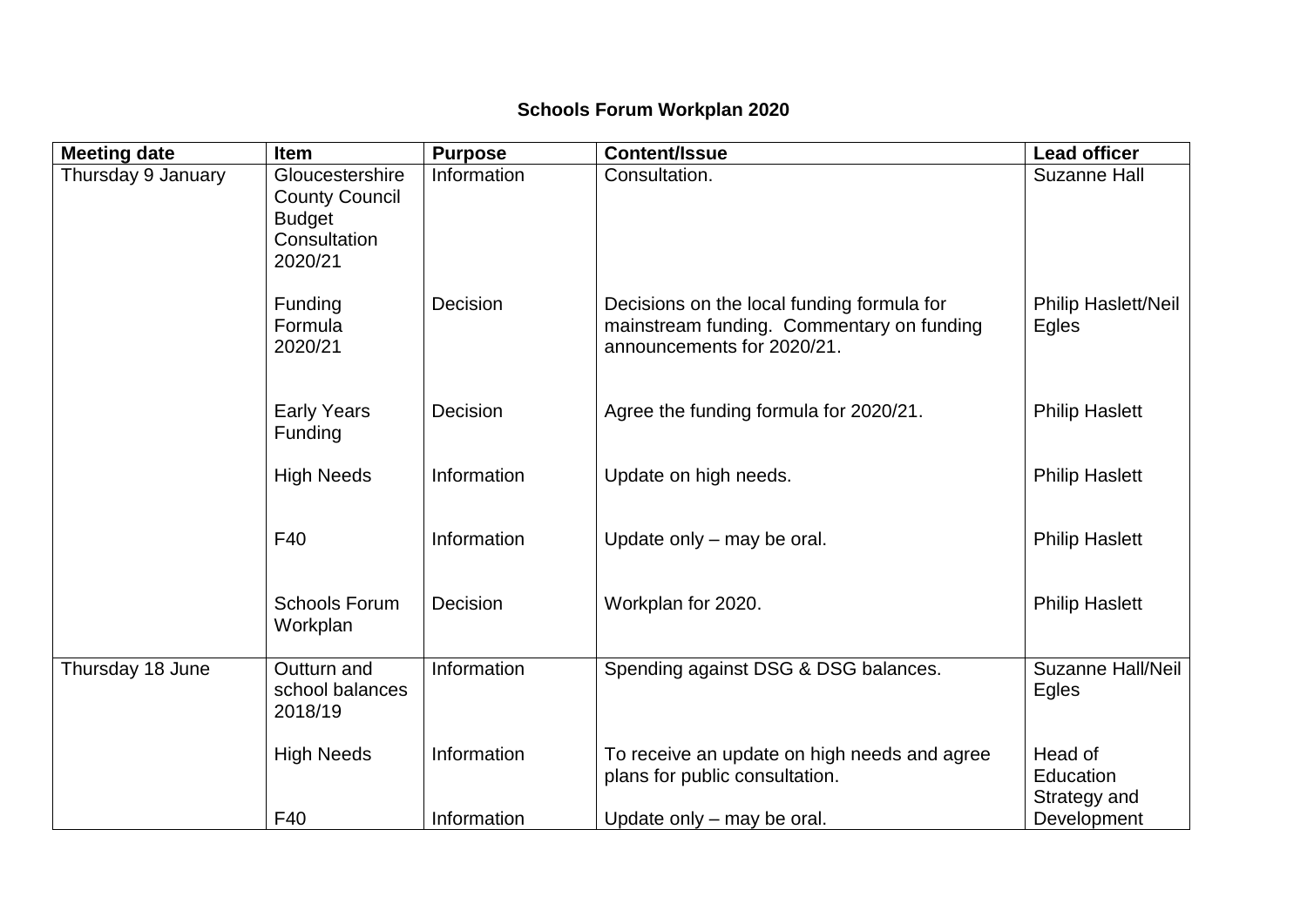|                          | Meeting dates<br>2020     | Information | To note meeting dates in 2020.                                                                                                           | Joanne Bolton                                        |
|--------------------------|---------------------------|-------------|------------------------------------------------------------------------------------------------------------------------------------------|------------------------------------------------------|
| Thursday 17<br>September | School Funding<br>2021/22 | Decision    | To consider the formula for 2021/22, de-<br>delegations etc.                                                                             | Head of<br>Education<br>Strategy and                 |
|                          | <b>High Needs</b>         | Information | To receive an update on high needs and progress<br>of the public consultation.                                                           | Development                                          |
|                          | Capital                   | Information | To receive an update on capital funding<br>allocations and expenditure, progress on major<br>capital projects and funding priorities for | <b>Gareth Vine</b>                                   |
|                          | F40                       | Information | Update – may be oral.                                                                                                                    | Head of<br>Education<br>Strategy and                 |
|                          |                           |             |                                                                                                                                          | Development                                          |
| Thursday 12 November     | School funding<br>2021/22 | Decision    | To consider the impact of the 2020/21 funding<br>arrangements; assess the impact of funding<br>announcements/details for 21/22.          | Head of<br>Education<br>Strategy and<br>Development/ |
|                          | <b>High Needs</b>         | Information | To receive an update on high needs and agree<br>approach to 21/22 budget (based on consultation<br>outcome).                             | Suzanne Hall/<br><b>Neil Egles</b><br>Head of        |
|                          | F40                       | Information | Update – may be oral.                                                                                                                    | Education<br>Strategy and<br>Development             |